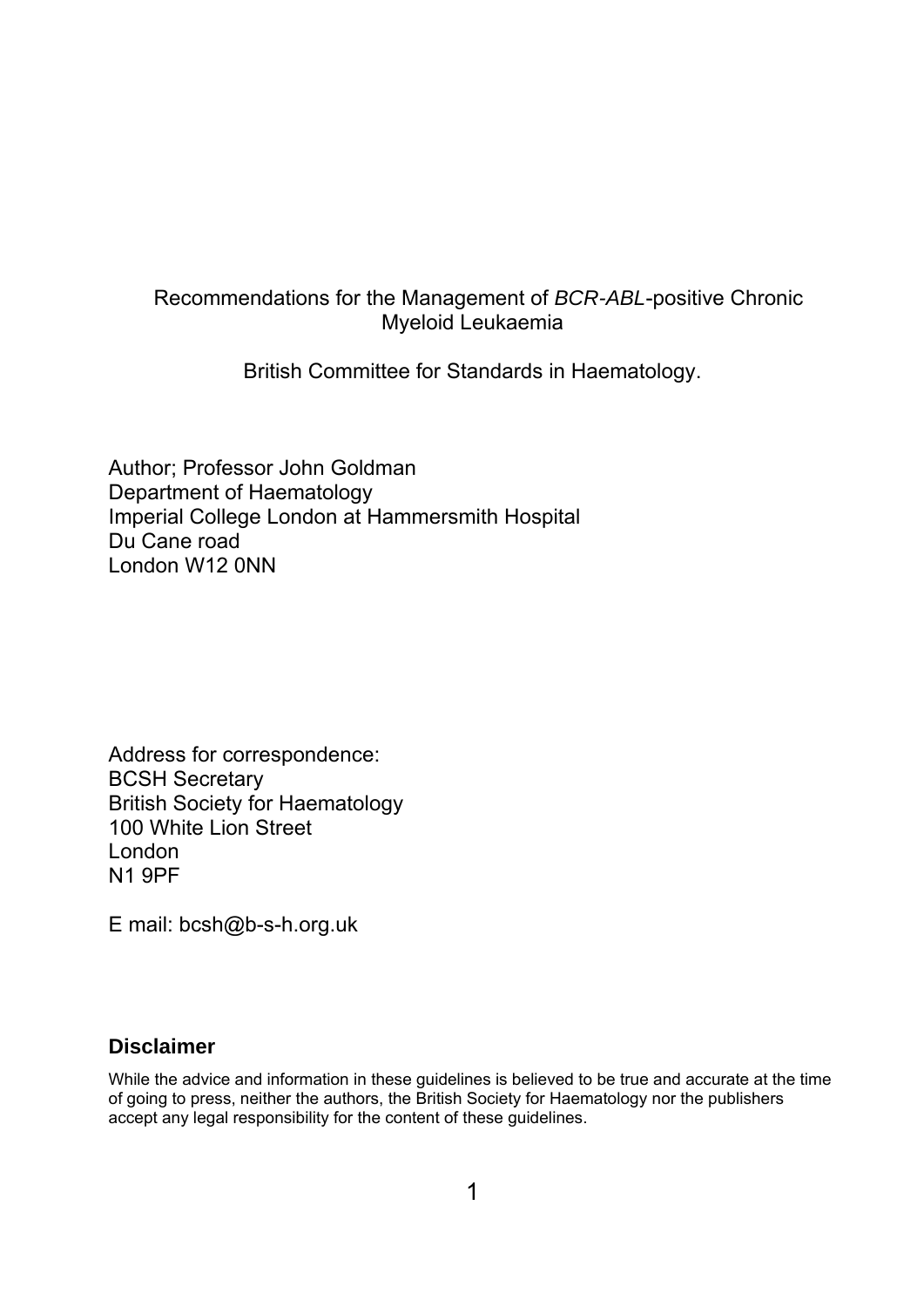#### **Abstract**

The management of patients with CML in chronic phase has changed dramatically with the advent of imatinib. For children with HLA-identical donors there is still debate as whether allogeneic transplant should or should not be offered as front-line therapy but for all new adult patients not in clinical studies it is now standard practice to start treatment with imatinib 400 mg daily. The initial response can be assessed by cytogenetic analysis of bone marrow at 3 month intervals until complete cytogenetic remission (CCyR) is achieved. Thereafter patients in CCyR may be monitored by measurement of BCR-ABL transcript levels performed every 3 months. Patients who fail to respond to imatinib or who having responded response lose their response should be treated with a second generation tyrosine kinase inhibitor, such as dasatinib, nilotinib or bosutinib, unless they have a T315I kinase domain mutation, which would render their leukemia resistant to all these agents. Allogeneic stem cell transplantation may be considered for patients with suitable donors as an alternative to a second generation TKI or if they fail such treatment. Interferon-alfa or hydroxycarbamide may still be valuable for patients still in chronic phase who have failed treatment with imatinib and a second generation TKI.

# **1.0 Introduction**

The use of the original Abl tyrosine kinase (TK) inhibitor, imatinib mesylate (IM), to treat patients with Philadelphia (Ph)-chromosome positive chronic myeloid leukaemia (CML) in chronic phase appears to prolong life quite substantially in comparison with interferon or interferon plus cytarabine (O'Brien et al, 2003; Druker et al, 2006; Roy et al, 2006; Kantarjian et al, 2006a). Its advent has therefore changed fundamentally the accepted approach to the management of newly diagnosed patients. The arrival subsequently of the second generation TK inhibitors, notably dasatinib and nilotinib, has added complexity to the process of making therapeutic decisions, and newer agents active against the T315I mutant sub-clone, such as MK-0457, are now in development or have already entered clinical practice (Giles et al, 2007). In this rapidly moving field, to produce formal evidence-based guidelines would be impossible. Instead, we have opted to produce 'recommendations' based on past experience and recently published results of the use of TK inhibitors on both sides of the Atlantic, which we hope will be valid for at least a year after their publication.

 $\mathcal{P}$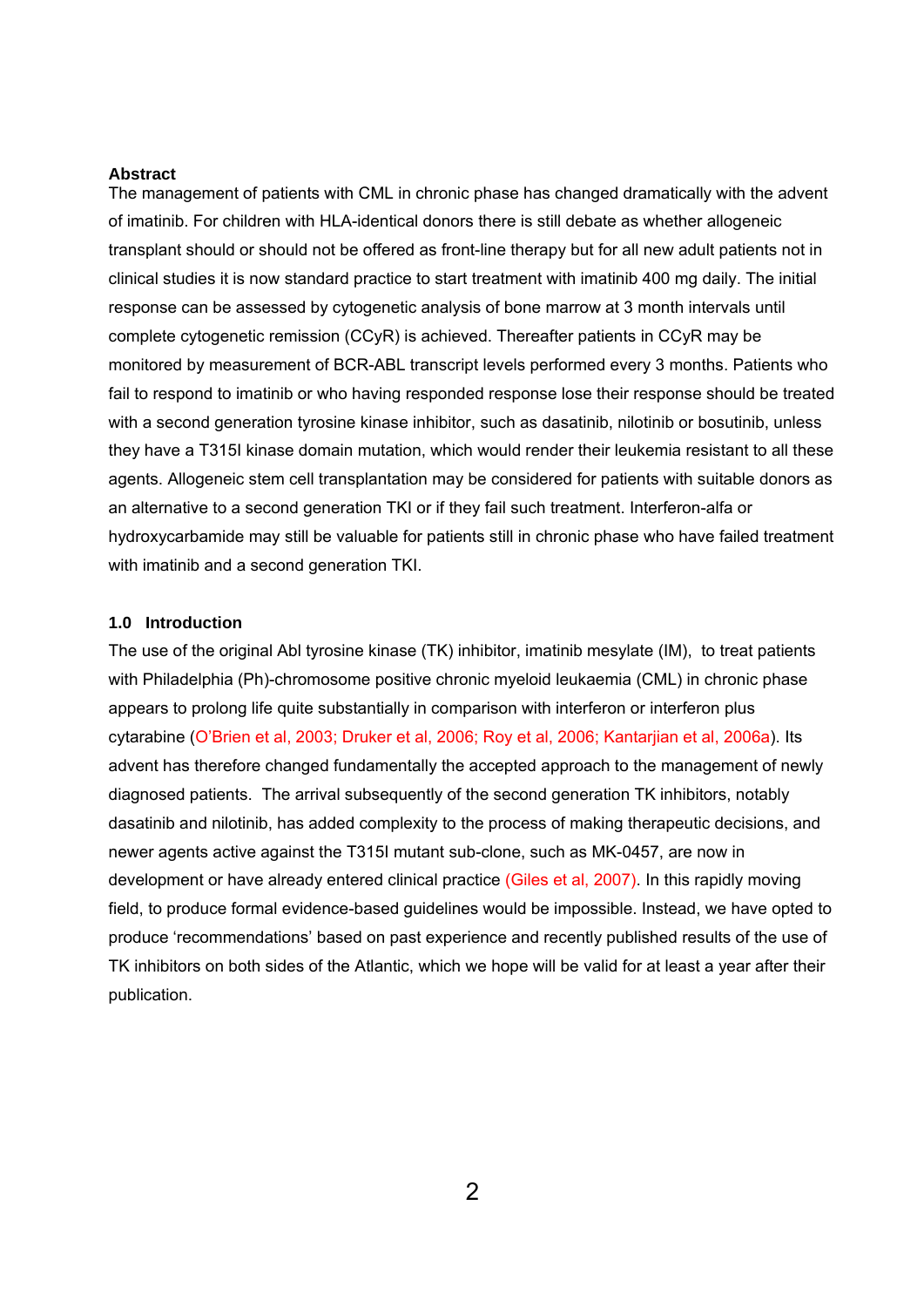# **2.0 Evaluation at diagnosis**

#### *2.1 Confirmation of diagnosis*

It is always important to confirm that the suspected diagnosis of Ph-positive CML. Essential investigations include a full blood count ideally with a 1000 cell differential performed by microscopy, a bone marrow aspirate and trephine biopsy together with bone marrow cytogenetics and real-time quantitative reverse transcriptase (RQ-PCR) for *BCR-ABL* transcripts. Fluorescence in situ hybridization (FISH) studies on a peripheral blood will confirm the presence of a BCR-ABL gene but can also be designed to detect a possible deletion in the der(9) chromosome. Neutrophil alkaline phosphatase is no longer routinely measured. HLA typing for the patient and family members may prove useful if the patient is aged less than 65 years. It is not currently recommended that peripheral blood stem cells should routinely be collected and cryopreserved at diagnosis, but a number of research laboratories in the UK appreciate receiving cells (after appropriate approval from their Research Ethics Committee and relevant informed consent have been obtained).

# *2.2 Assessing the phase of disease*

It is conventional to classify a patient's disease at the time of diagnosis as chronic phase, accelerated phase or blastic transformation, though in some cases categorisation can be extremely difficult. Accelerated and blastic phases may be grouped together as advanced phase. Criteria for defining the three phases of CML have been proposed by the International Bone Marrow (IBMTR), the MD Anderson Cancer Center in Houston and by the WHO Health Organisation (reviewed by Cortes et al, 2006); the criteria specified for the purposes of the studies using tyrosine kinase inhibitors differ to a minor degree from all three. In general the MD Anderson classification restated in the recent Leukemia-Net publication (Baccarani et al, 2006) is used most widely (Table 1). The WHO classifies as accelerated phase a patient with cytogenetic evidence of clonal evolution in the absence of any other criteria of acceleration; such a patient would be classified as chronic phase by Leukemia-Net criteria.

#### *2.3 Estimating prognosis*

The Sokal prognostic score (Sokal et al, 1984), which takes into account a patient's age, spleen size, percentage of blood blasts and platelet count was introduced in 1984 and was derived from survival figures for patients treated predominantly with busulphan. The Euro or Hasford score (Hasford et al, 1998) is a modification of the Sokal score that incorporates also basophil and eosinophil numbers; it is based on assessment of patients treated primarily with interferon.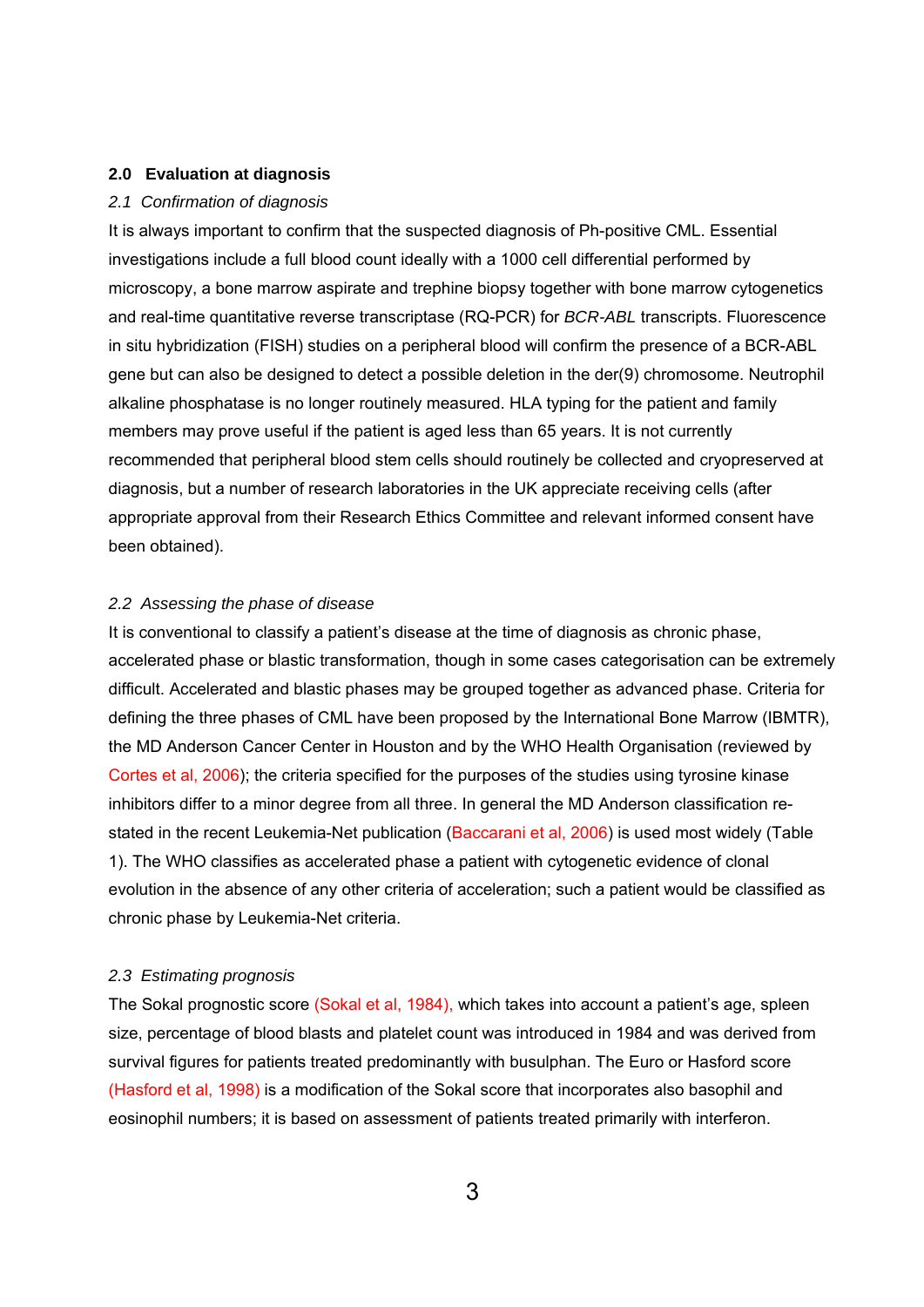Preliminary experience suggests that these scoring systems can still discriminate when patients are treated with imatinib, but molecular characterisation, eg gene profiling (Radich et al, 2006), may eventually prove more informative.

#### **3.0 Initial management**

#### *3.1 Patients presenting in chronic phase*

There is general agreement that the majority or all patients who present with CP disease should be treated initially with imatinib or in the context of a clinical study with an imatinib-containing regimen. The possible exceptions are a child who has an HLA-identical sibling (Pulsipher, 2004) or a patient fortunate enough to have a syngeneic twin. Economic considerations may also dictate choice of therapy outside the UK; thus for a patient in a developing country who might be unable to pay for imatinib on a long-term basis a single payment for transplantation could be the more realistic option.

The standard starting dose is 400 mg/day for an adult. It may be that starting treatment at a lower dose, eg 100 or 200 mg/day, encourages the development of drug resistance and should therefore be avoided. Reports from the MD Anderson Cancer Center show more rapid cytogenetic and molecular responses with a starting dose of 800 mg/day but this higher dose is not always well tolerated and does not demonstrably prolong survival. The two dose levels, 400 mg/day and 800 mg/day, are now being compared in prospective studies in Europe and North America. Until results of these trials are available, 400 mg day may be the best approach for a patient not entered into a clinical trial.

Grade 3/4 adverse effects are relatively rare with standard dose imatinib but lesser degrees of toxicity are not uncommon. They include rashes, bone pain, fluid retention, anorexia, depression, weight gain and other symptoms. Myelosuppression may necessitate temporary interruption of therapy but may respond to haemopoietic growth factors including eryrthropoietin and G-CSF. Use of short term corticosteroids may be indicated for treatment or prevention of rashes or abnormal levels of hepatic enzymes (Marin et al, 2002; Deininger et al, 2003).

## *3.2 Patients presenting in advanced phase*

Patients presenting with advanced phase disease who will not previously have been exposed to imatinib may be treated initially with IM at 600 or 800 mg/daily. For those with blastic transformation who initially respond the duration of response may be short and continuing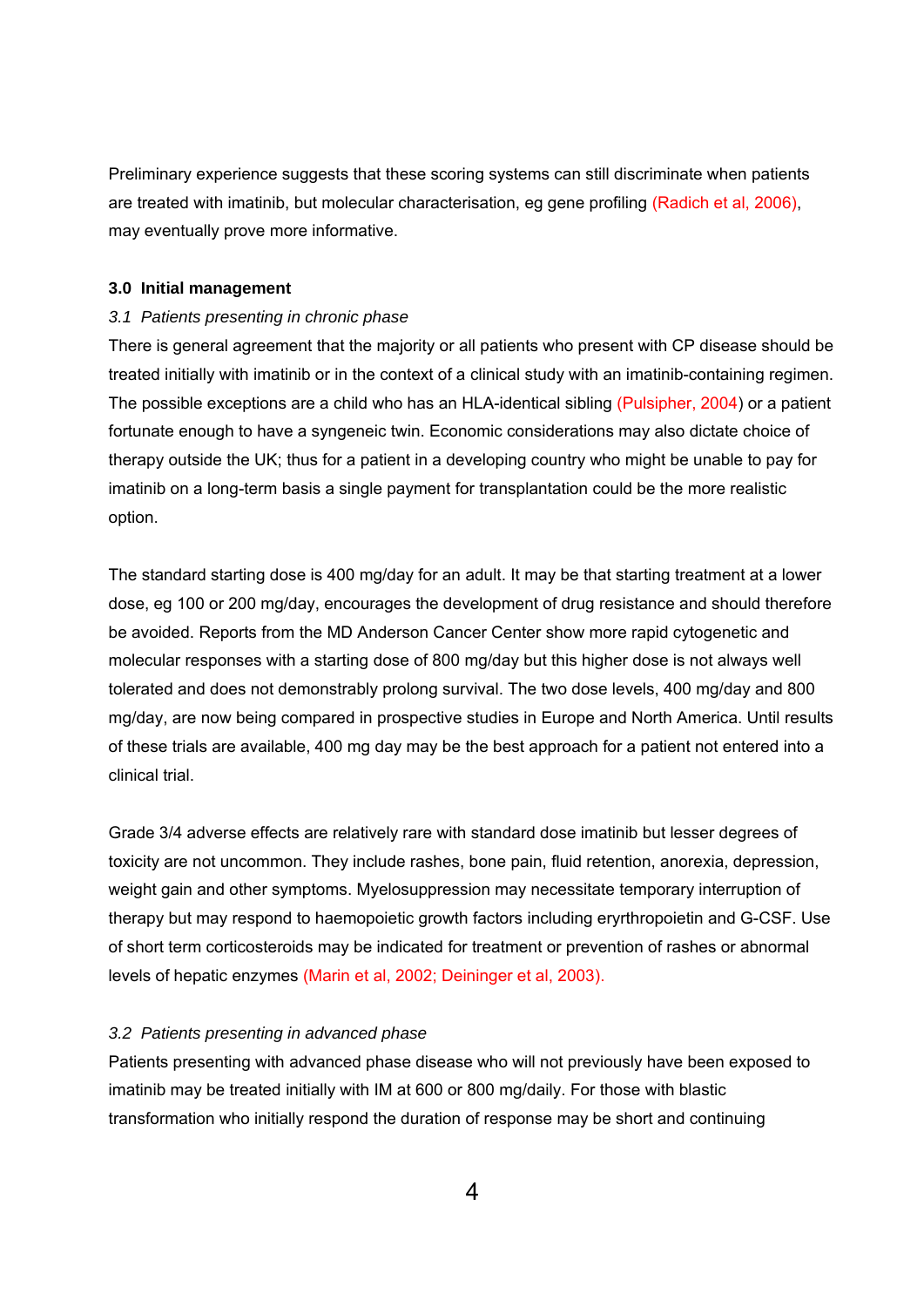treatment immediately after initial response should involve use of conventional chemotherapy with or without an allogeneic stem cell transplant.

# *3.3 Patients progressing to advanced phase*

For patients whose disease progressed to advanced phase while they were taking IM, there is no logic to continuing the same drug. They may respond to one or other of the second generation of TK inhibitors. Allogeneic stem cell transplantation should be considered if feasible if a suitable donor can be identified.

# **4.0 Monitoring patients on imatinib**

# *4.1 Cytogenetics and FISH*

Patients in chronic phase who achieved complete haematological remission with interferon-alfa were in the past monitored with regular bone marrow aspirates to assess the level of Ph-negativity or less commonly with FISH studies to detect the presence of the BCR-ABL fusion gene in peripheral blood cells. Now that 80% or more of patients with CML in CP treated ab initio with imatinib achieve a complete cytogenetic remission, it is logical to perform routine bone marrow examinations, perhaps every 3 months, only until complete cytogenetic remission (CCyR) is achieved and then to rely principally on the much more sensitive RQ-PCR for BCR ABL transcripts. Some experts recommend continuing to perform bone marrow aspirates for cytogenetic studies at one year intervals even in responding patients to detect possible clonal abnormalities in Phnegative cells (Baccarani et al, 2006) but their clinical significance is not clear and it may not be essential if transcripts number remain low.

# *4.2 Realtime quantitative PCR for BCR-ABL transcripts*

The mainstay for monitoring patients who seem to be responding to treatment should be RQ-PCR for *BCR-ABL* transcripts. The technology is demanding (Hughes et al, 2006) and results from laboratories where the test is done relatively infrequently are quite often unreliable. An attempt is now being made to standardise use of control genes. Eventually internationally validated reference reagents will be available but until that time it is hazardous to compare directly numerical values between different laboratories. For a patient whose response seems to be slow, bone marrow cytogenetic analysis may be repeated at three month intervals.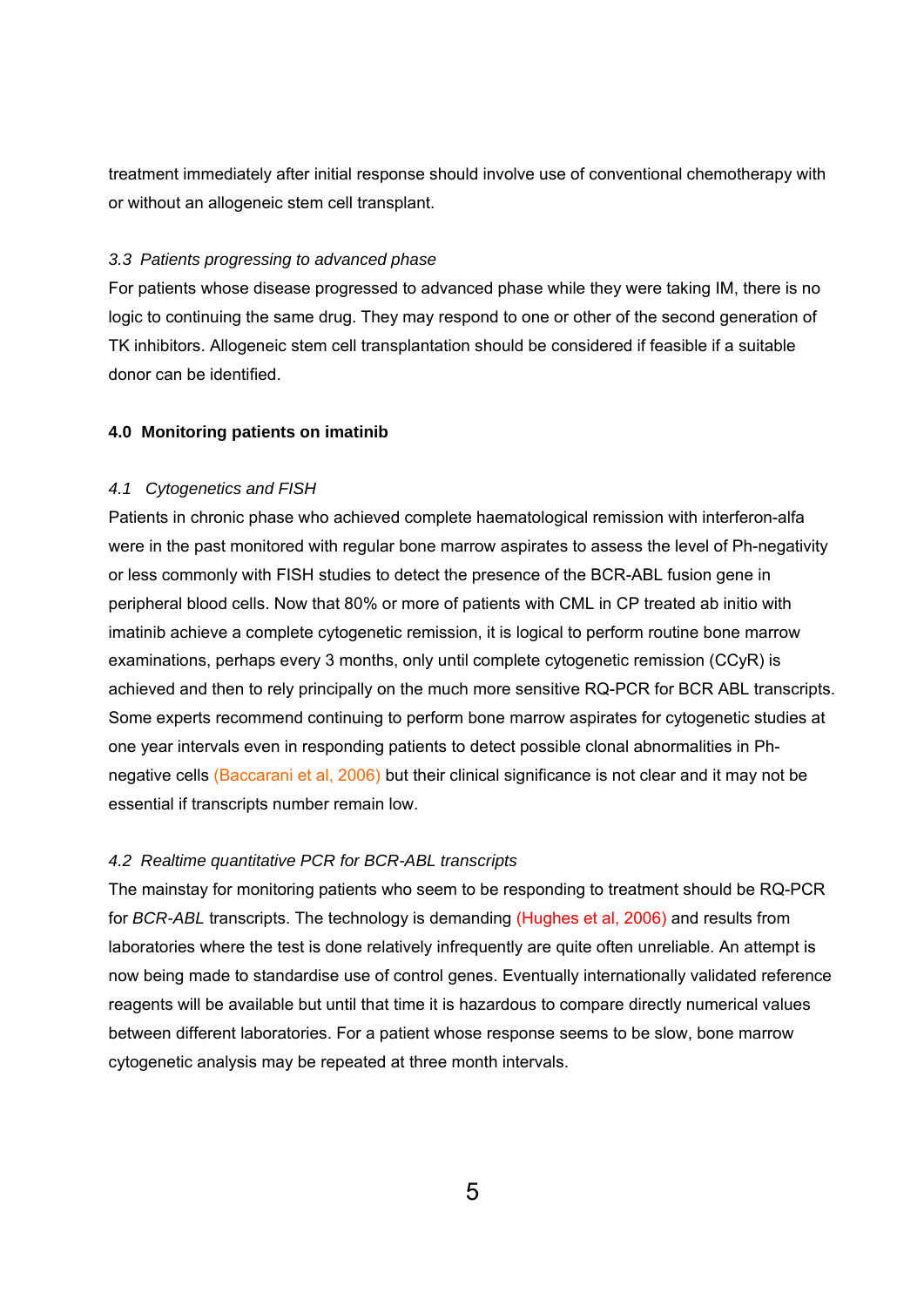It was agreed at the Bethesda meeting convened by the NIH in October 2005 that the optimal way of expressing results of measuring *BCR-ABL* transcripts was to use the ratio of *BCR-ABL* transcript copy numbers to the number of transcript copies of a suitable control gene converted to a percentage (Hughes et al, 2006). The alternative would be to express copy numbers as a log reduction from a laboratory specific standardised baseline value of 100% (Hughes et al, 2003), though this method also would not take adequate account of the patients own baseline level. By this method a value of 1% (or lower) would be regarded as a 2 log reduction and usually consistent with complete cytogenetic remission (CCyR) and a value of 0.1% (or lower) would be a 3 log reduction and has been termed a 'major molecular response'. The term complete molecular remission has been used but this takes no account of the fact that the sensitivity of the assay may vary substantially in different laboratories; the term 'undetectable transcripts' may be preferable.

# *4.3 Frequency of testing*

For the patient who seems to be responding, measuring *BCR-ABL* transcripts in a reliable laboratory is arguably the single most important method for monitoring response. It might be informative to repeat the bone marrow aspirate for cytogenetics at 3 months after starting treatment with IM, but the level of Ph-positivity can in fact be extrapolated with reasonable accuracy from knowledge of the transcript levels and by six months most patients should have achieved a CCyR. At that point further estimates of the quantity of residual disease must be based on results of RQ-PCR, which typically has a sensitivity of 1 in 10<sup>5</sup> or even 1 in 10<sup>6</sup>. FISH provides little useful information after a patient has achieved CCyR. **A reasonable recommendation is that for the responding patient** *BCR-ABL* **transcript levels should be measured at three month intervals indefinitely.** There is a case for performing routine marrow cytogenetic studies at 12 month intervals in patients believed to be in continuing CCyR; this will identify clonal cytogenetic abnormalities in the Ph-negative population, the clinical significance of which is undetermined.

If the level of *BCR-ABL* transcripts appears to be rising, the test should be repeated as soon as convenient without waiting the full three months. If the repeat test shows that the level has risen by 0.5 or 1.0 log the next step should be to search for kinase domain mutations in the same cDNA that was used for RQ-PCR and to examine the bone marrow from for Ph-positive cells and clonal evolution. The additional information gained from these tests will contribute to the therapeutic decision.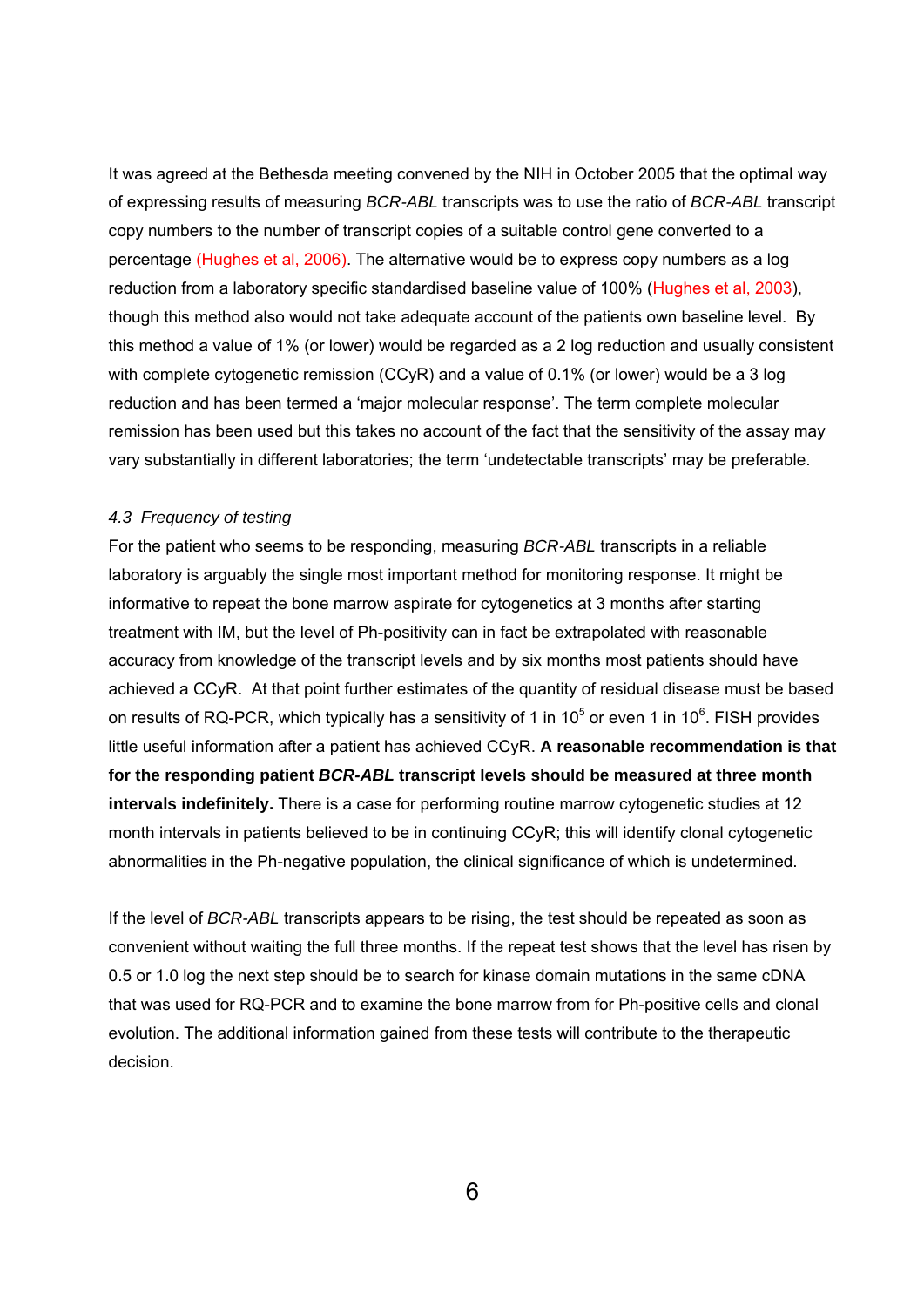### **5.0 Imatinib response and failure**

#### *5.1. Definitions (Table 2)*

On the assumption that a patient with CML starts treatment with imatinib as a single agent, the factors that must be considered for assessing response are (a) Duration of treatment, (b) Technology employed, ie blood counts, cytogenetics/FISH and RQ-PCR, and (c) Actual dosage consumed by the patient. Each technology has various 'landmarks' which can be defined with varying degrees of accuracy, ie

Haematology: Complete haematological remission implies resolution of splenomegaly (if previously present), restoration of normal blood counts and loss of marrow hypercellularity Marrow cytogenetics: The absence or proportion of persisting Ph-positive marrow metaphases defines a CCyR (or CCgR), a partial cytogenetic response (PCyR or PCgR)) and a minor haematological response. Taken together CCyR and PCyR are referred to as a major cytogenetic response (MCyR).

RQ-PCR: A 3-log reduction is referred to as a major molecular response. The absence of detectable transcripts is sometimes referred to as a complete molecular remission (CMolR) but the term 'undetectable transcripts' is preferred since it implies that the level of detection or nondetection depends on the sensitivity of the assay (see above).

Kinase domain mutations: The clinical significance of *BCR-ABL* kinase domain (KD) mutations is not yet clear. Some are clearly associated with resistance to imatinib and one mutation, coding for a threonine to isoleucine substitution at position 315 (T315I), produces a sub-clone resistant both to imatinib and to dasatinib and nilotinib. Patients with such mutations may be eligible for treatment with one of the third generation of TK inhibitors. Conversely other mutations that remain at low levels for long periods may be insignificant.

#### *5.2 Definition of response*

Responses may be defined at the haematological, cytogenetic and/or molecular levels and these are of course dependent on time from starting treatment and drug dosage. The terminology recommended by Leukemia-net for describing haematogical, cytogenetic and molecular responses is summarised in Table 2. Patients failing to satisfy one or other of these criteria at a given time point are classified as non-responders (see 'Definitions of Failure' below)

# *5.3 Definition of failure*

The European Leukemia-Net has recently proposed that patients at diagnosis or after starting treatment with imatinib should be classified into one of three categories (Baccarani et al, 2006).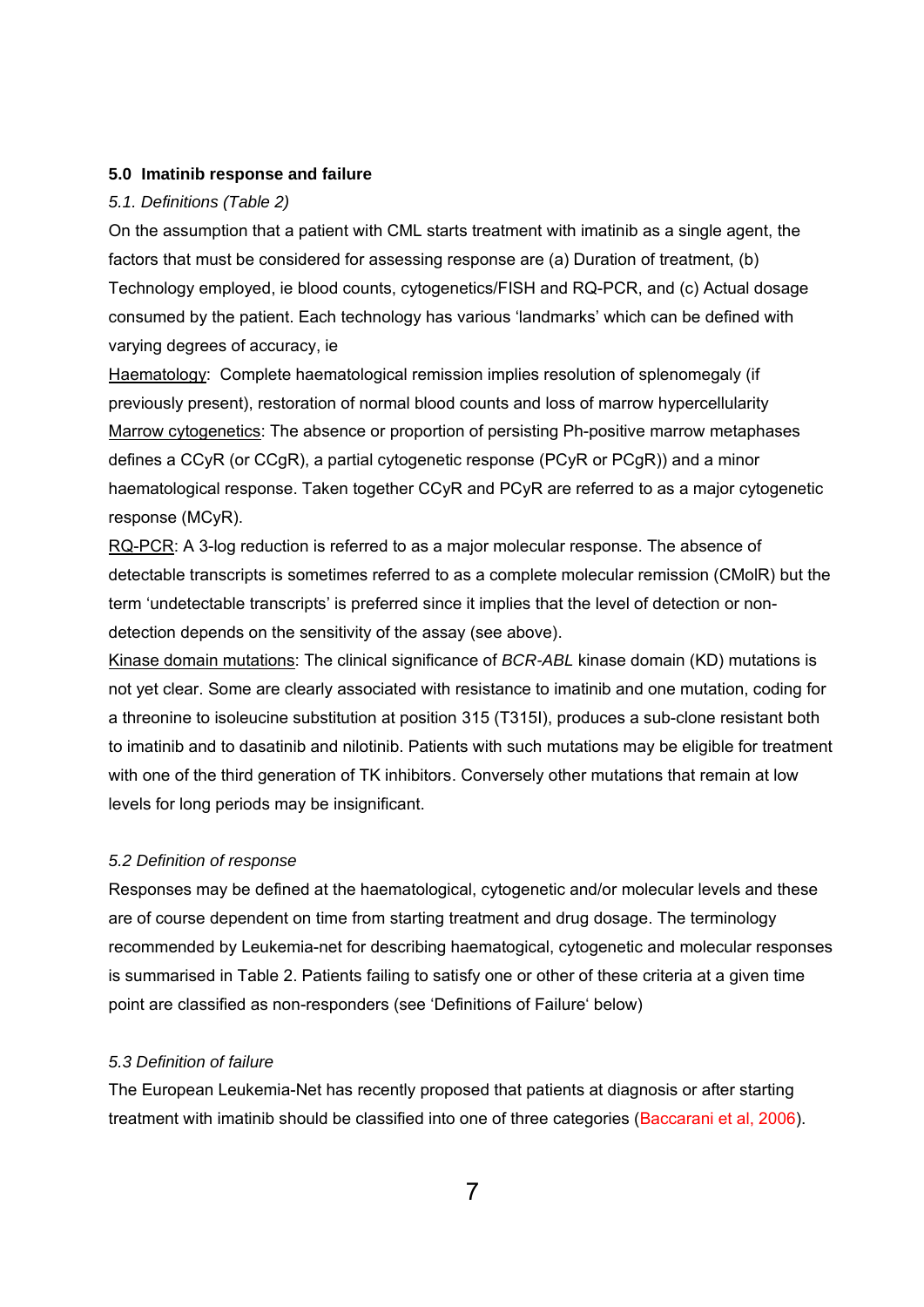The criteria for the categories, which may in fact overlap to some extent, are specified in Table 3 and the clinical implications of these categories are:

(a) Failure - Indicates that imatinib should be discontinued and some other treatment initiated.

(b) Sub-optimal response – Indicates that treatment with imatinib should be reassessed and treatment may be changed immediately or in the foreseeable future

(c) Warnings – A patient has features at diagnosis or developing during treatment that suggest that his/her leukemia may become resistant to IM and/or progress to advanced phase and therefore needs closer monitoring than average.

# *5.4 Options for further management*

It is difficult to make a firm recommendation for how to continue treatment for the patient judged to have failed first-line imatinib. This will depend in part on whether the patient is still in chronic phase or is in advanced phase. For the patients still in chronic phase there are a number of possible options (listed in Table 4) but in practice only the first three are relevant in the first instance. For a patient who is taking imatinib 400 mg daily it is reasonable to increase the dose to 600 or even 800 mg daily and this will reverse the features of resistance in some cases; usually however the response is transient and another avenue will need to be explored. The encouraging results with use of dasatinib for patients resistant to or intolerant of imatinib (Hochhaus et al, 2007) mean that this agent should probably be standard second-line treatment for imatinib failure, though allogeneic stem cell transplant can be considered for the younger patient with an HLA-identical sibling donor. It is likely that nilotinib will be licensed soon in the UK and this agent may prove just as effective as dasatinib (Kantarjian et al, 2006b). Bosutinib may also prove valuable for such patients (Puttini et al, 2005) though it is not yet widely available. If however the patient fails to respond well to dasatinib (or nilotinib) or if he/she proves to have a T315I mutant subclone, then a transplant should be considered even in the absence of a matched sibling (Jabbour et al, 2006). The aurora kinase inhibitor MK-0457 may be active in patients with the T315I subclone but its clinical value is not yet established (Giles et al, 2007). A reasonable third line alternative for a patient still in chronic phase who is resistant to both imatinib and dasatinib would be interferon-alfa or hydroxycarbamide.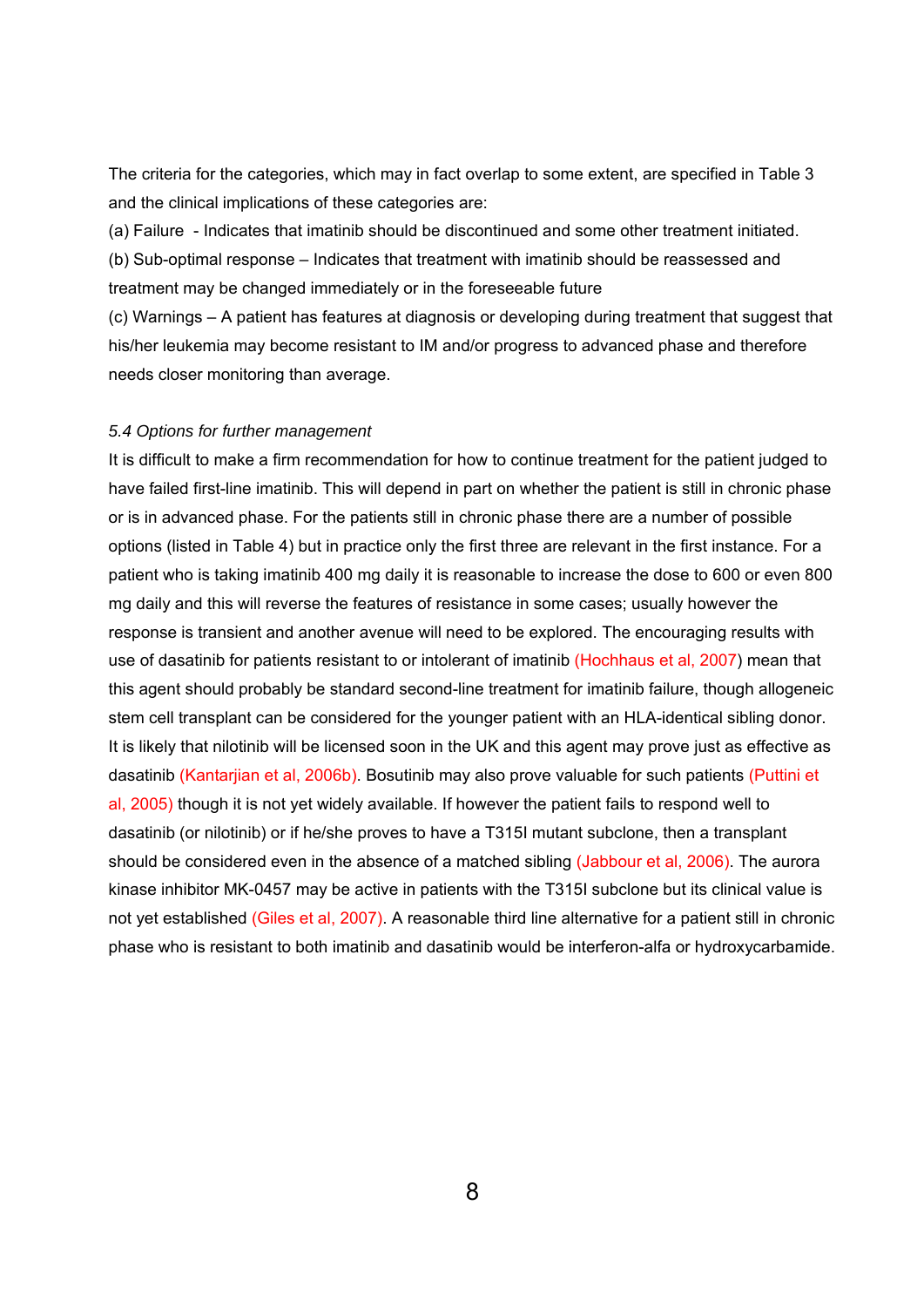#### **References**

Baccarani M, Saglio G, Goldman JM, et al. (2006) Evolving concepts in the management of chronic myeloid leukemia. Recommendations from an expert panel on behalf of the European Leukemia-net. 108: 1809-1820.

Cortes JE, Talpaz M, O'Brien S et al. (2006) Staging of chronic myeloid leukemia in the imatinib era: an evaluation of the World Health Organization proposal. Cancer 106: 1306-1315.

Deininger MWN, O'Brien SG, Ford JM, Druker BJ. (2003) Practical management of patients with chronic myeloid leukemia receiving imatinib. J Clin Oncol 21: 1637-1647.

Druker BJ, Guilhot F, O'Brien SG et al. (2006) Five-year follow-up of imatinib therapy for newly diagnosed chronic myeloid leukemia in chronic-phase shows sustained responses and high overall survival. New Engl J Med 355: 2408-2417.

Giles FJ, Cortes J, Jones D et al. (2007) MK-0457, a novel kinase inhibitor, is active in patients with chronic myeloid leukemia or acute lymphocytic leukemia with T315I BCR-ABL mutation. Blood 109 : 500-502.

Hasford J, Pfirrmann M, Hehlmann R et al. (1998) A new prognostic score for survival of patients with chronic myeloid leukemia treated with interferon alfa. Writing Committee for the Collaborative CML Prognostic Factors Project Group. J Natl Cancer Inst 90: 850-858.

Hochhaus A, Kantarjian HM, Baccarani M, et al. (2007) Dasatinib induces notable hematologic and cytogenetic responses in chronic phase chronic myeloid leukemia after failure of imatinib therapy. Blood 109: 2303-2309.

Hughes TP, Kaeda J, Branford S, et al. (2003) Frequency of major molecular responses to imatinib or interferon alfa plus cytarabine in newly diagnosed patients with chronic myeloid leukemia. N Engl J Med 2003; 349: 1423–1432

Hughes T, Deininger M, Hochhaus A , et al. (2006) Monitoring CML patients responding to treatment with tyrosine kinase inhibitors – recommendations for 'harmonizing' current methodology for detecting BCR-ABL transcripts and kinase domain mutations and for expressing results. Blood 108: 28-37.

Jabbour E, Cortes J, Kantarjian HM et al. (2006) Allogeneic stem cell transplantation for patients with chronic myeloid leukemia and acute lymphocytic leukemia after Bcr-Abl kinase mutation-related imatinib failure. Blood 108: 1421-1423.

Kantarjian H, Talpaz M, O'Brien S et al. (2006a) Survival benefit with imatinib mesylate versusinterferon alfa-based regimens in newly diagnosed chronic phase chronic myelogenous leukemia. Blood 108: 1835-1840.

Kantarjian H, Giles F, Wunderle L et al. (2006b) Nilotinib in imatinib-resistant CML and Philadelphia-chromosome positive ALL. New Engl J Med 354: 2542-2551.

Marin D, Marktel S, Bua M et al. (2002) The use of imatinib (STI571) in chronic myeloid leukaemia: some practical considerations. Haematologica 87: 979-988.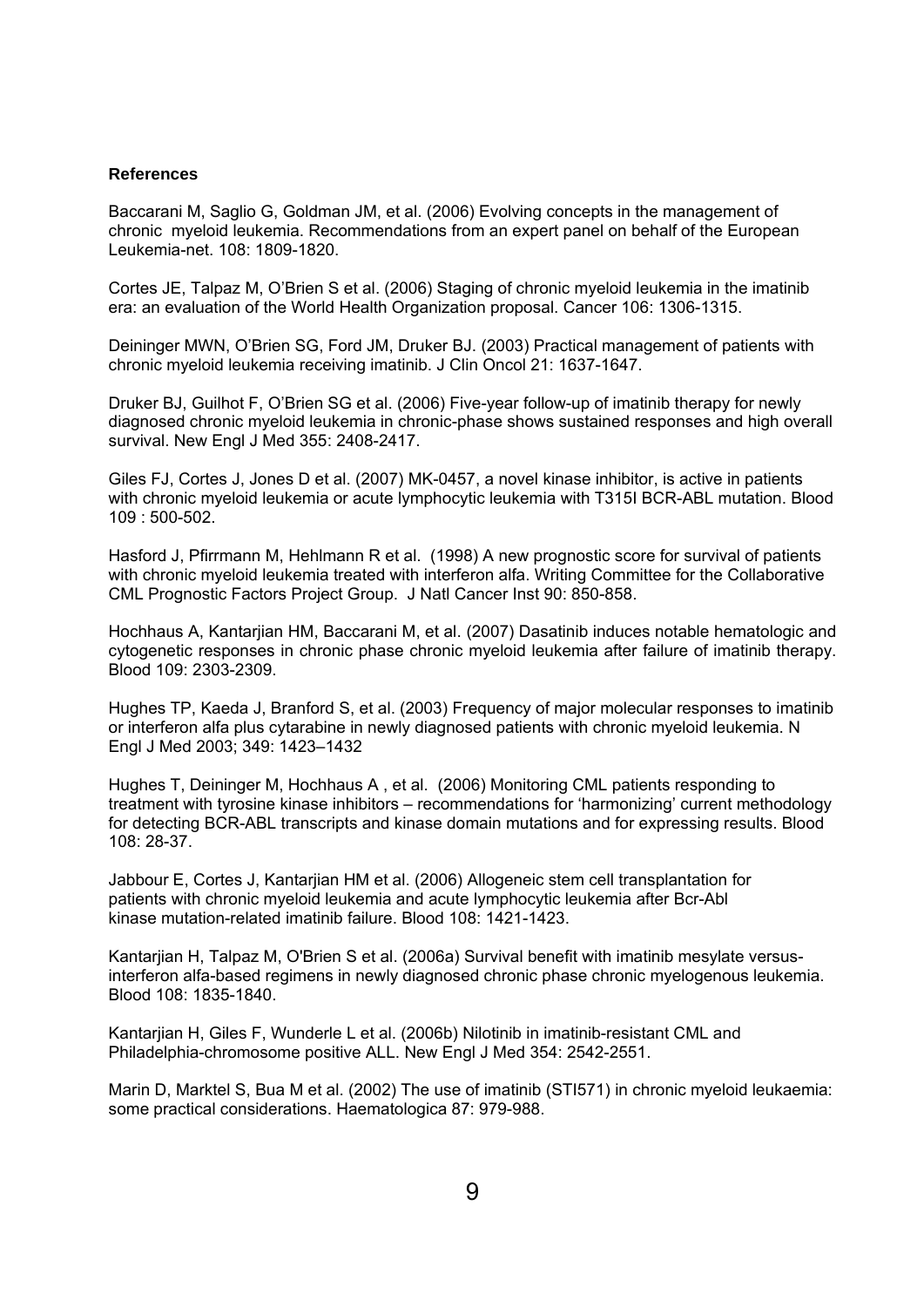O'Brien SG, Guilhot F, Larson RA, et al. (2003) Imatinib compared with interferon and low dose cytarabine for newly diagnosed chronic-phase chronic myeloid leukemia. N Engl J Med 348: 994– 1004

Pulsipher MA (2004) Treatment of CML in pediatric patients: should imatinib mesylate or allogeneic hematopoietic cell transplant be front-line therapy? Pediatr Blood Cancer 423: 523-533.

Puttini M, Coluccia AM, Boschelli F et al. (2003) In vitro and in vivo activity of SKI-606 , a novel Src-Abl inhibitor, against imatinib resistant Bcr-Abl+ neoplastic cells. Cancer Res 66:11314-11322.

Roy L, Guilhot J, Krahnke T et al. (2006) Survival advantage with imatinib compared to the combination interferon-a plus cytarabine in chronic phase CML: historical comparison between two phase III trials. Blood 108: 1478-1484.

Sokal JE, Cox EB, Baccarani M, Tura S, Gomez GH, Robertson JE, Tso CY, Braun TJ, Clarkson BD, Cervantes F, Rozman C and the Italian Cooperative CML Study Group. (1984) Prognostic discrimination in 'good risk' chronic granulocytic leukemia. Blood 63: 789-799.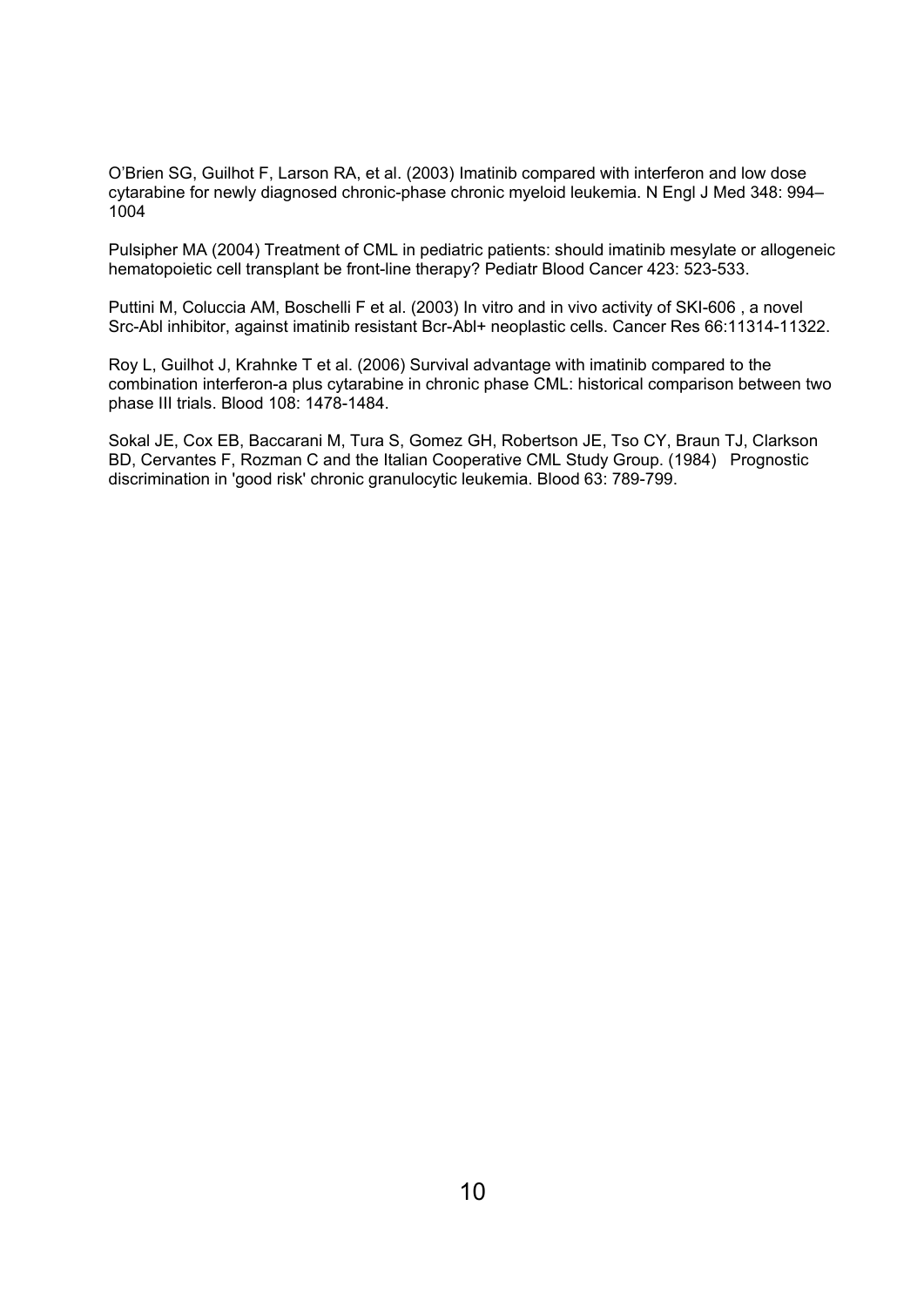Table 1

Criteria for defining phases of CML

| Chronic phase                                      | Accelerated phase<br>(any of the features below)                                                                       | Blast phase (BP)                                                           |
|----------------------------------------------------|------------------------------------------------------------------------------------------------------------------------|----------------------------------------------------------------------------|
| None of the criteria for AP<br>or BP have been met | - Blast cells 15-29% in PB or BM<br>- Blast cells plus promyelocytes<br>in PB or BM > 30%, with blast<br>cells $<$ 30% | - Blast cells ≥30%<br>in PB or BM<br>- Extramedullary<br>blast involvement |
|                                                    | - Basophils in blood >20%<br>- Persistent thrombocytopenia<br>$($ < 100 X 10 $^9$ /L) unrelated to<br>therapy          |                                                                            |

Notes:

1. The criteria are based on those proposed by the Leukemia-Net (Baccarani et al, 2006)

2. PB, Peripheral blood; BM, Bone Marrow

3. The terms Blastic phase (BP) and Blast crisis (BC) are synonymous

4. This system differs from the WHO proposal in that the finding of new cytogenetic changes in a CP patient does not by itself lead a patient to be classified as AP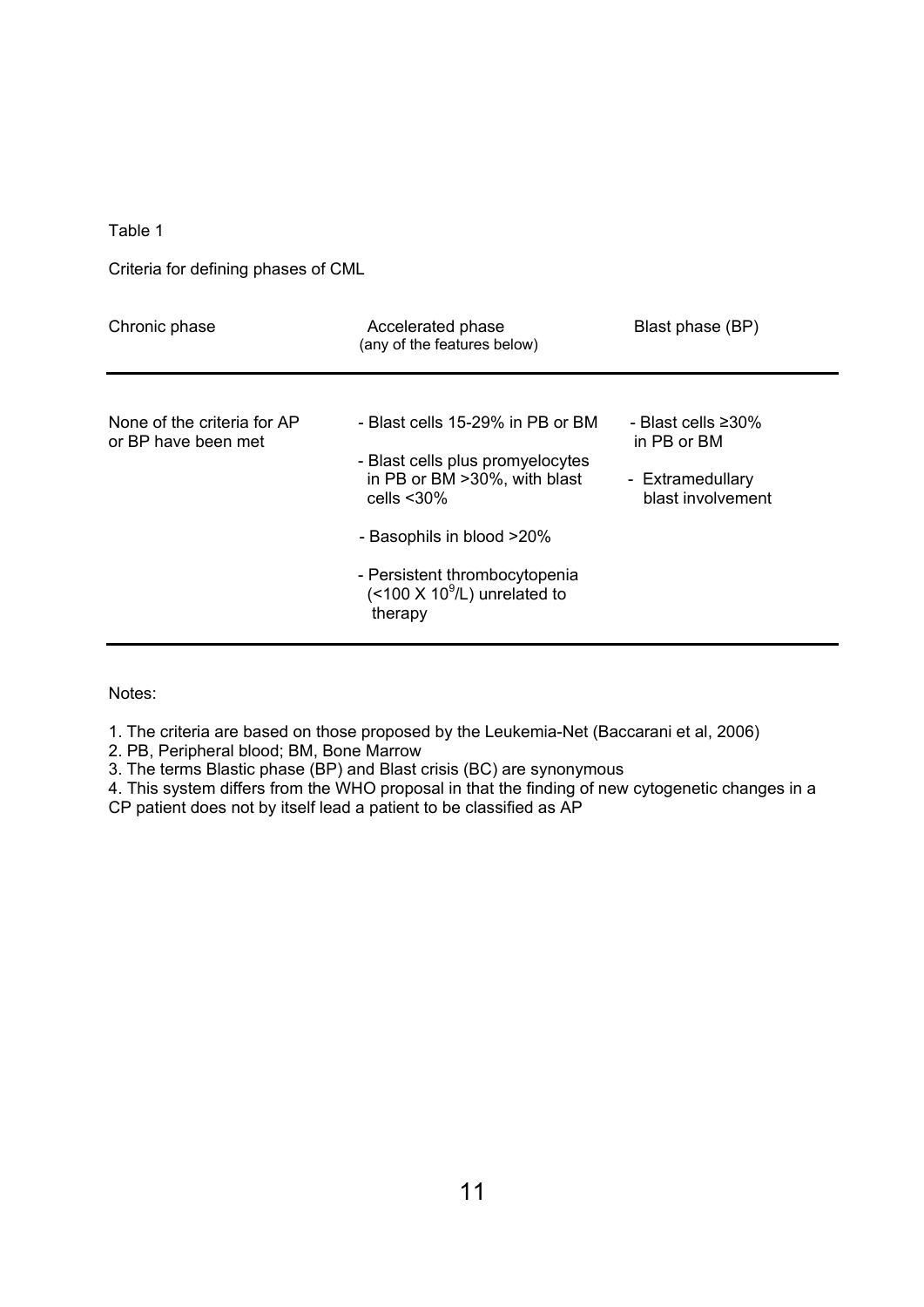Table 2 –

Definitions of response to treatment

*Complete (CHR)* Platelets <450 x  $10^9$ /L WBC <10 x  $19^9$ /L basophils

Haematologic response (HR) | Cytogenetic Response (CyR) | Molecular response (MolR)

 *Ph-pos*  /L *Complete (CCyR)* 0% *Complete* Transcripts not Partial (PCyR) 1-35% | detectable Differential: No immature *Minor* 36-65% *Major* 0.1% granulocytes and <5% *Minimal* 66-95%

# Notes:

- 1. The complete and partial cytogenetic response rates may be combined and referred to as the major cytogenetic response (MCyR) rate.
- 2. A major molecular response is equivalent to a 3-log reduction from a standardised baseline value of 100%.
- 3. The term 'Transcripts not detected' or 'Transcripts not detectable' is preferred to 'Complete molecular remission'.
- 4. There is no current agreement as to whether RQ-PCR technology is as sensitive as nested PCR and thus whether the finding of undetectable transcripts by RQ-PCR needs to be confirmed with nested PCR.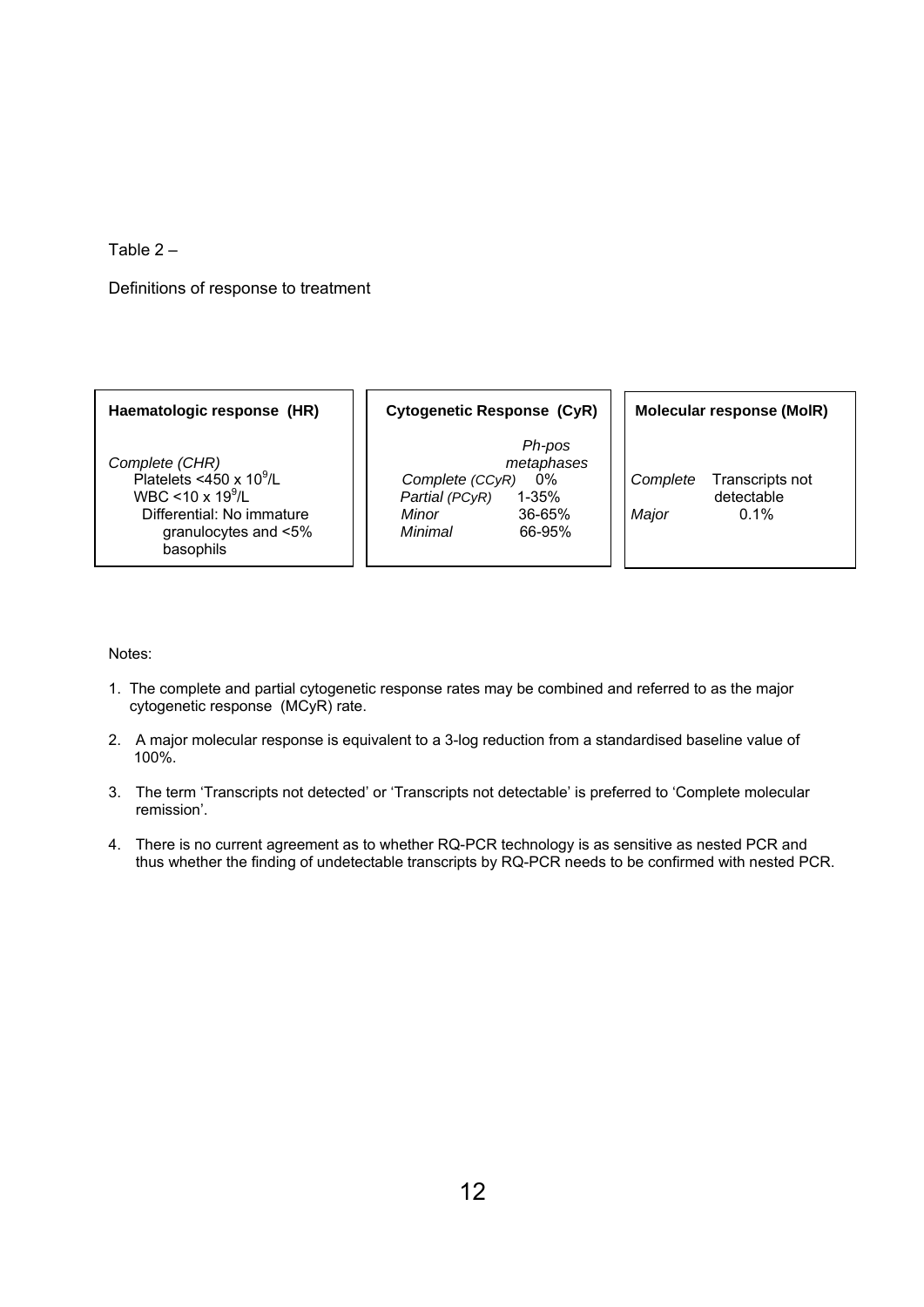# Table 4

The various options that can be considered for the patient deemed to have failed intial treatment with imatinib

- **Simply increasing the dose of imatinib**
- Switching to a second line agent, eg dasatinib, nilotinib, bosutinib, or MK-0457
- Allogeneic stem cell transplantation, with conventional or possibly reduced intensity conditioning
- Classical cytotoxic drugs, eg cytarabine, hydroxycarbamide (hydroxyurea), busulphan, homoharringtonine, decitabine, arsenicals, or interferon-alfa
- Experimental agents, eg downstream signal transduction inhibitors such as farnesyl transferase inhibitors, mTOR inhibitors, PI3K inhibitors
- Autografting with cells collected at diagnosis or after achieving CCyR
- **Immunotherapeutic strategies**